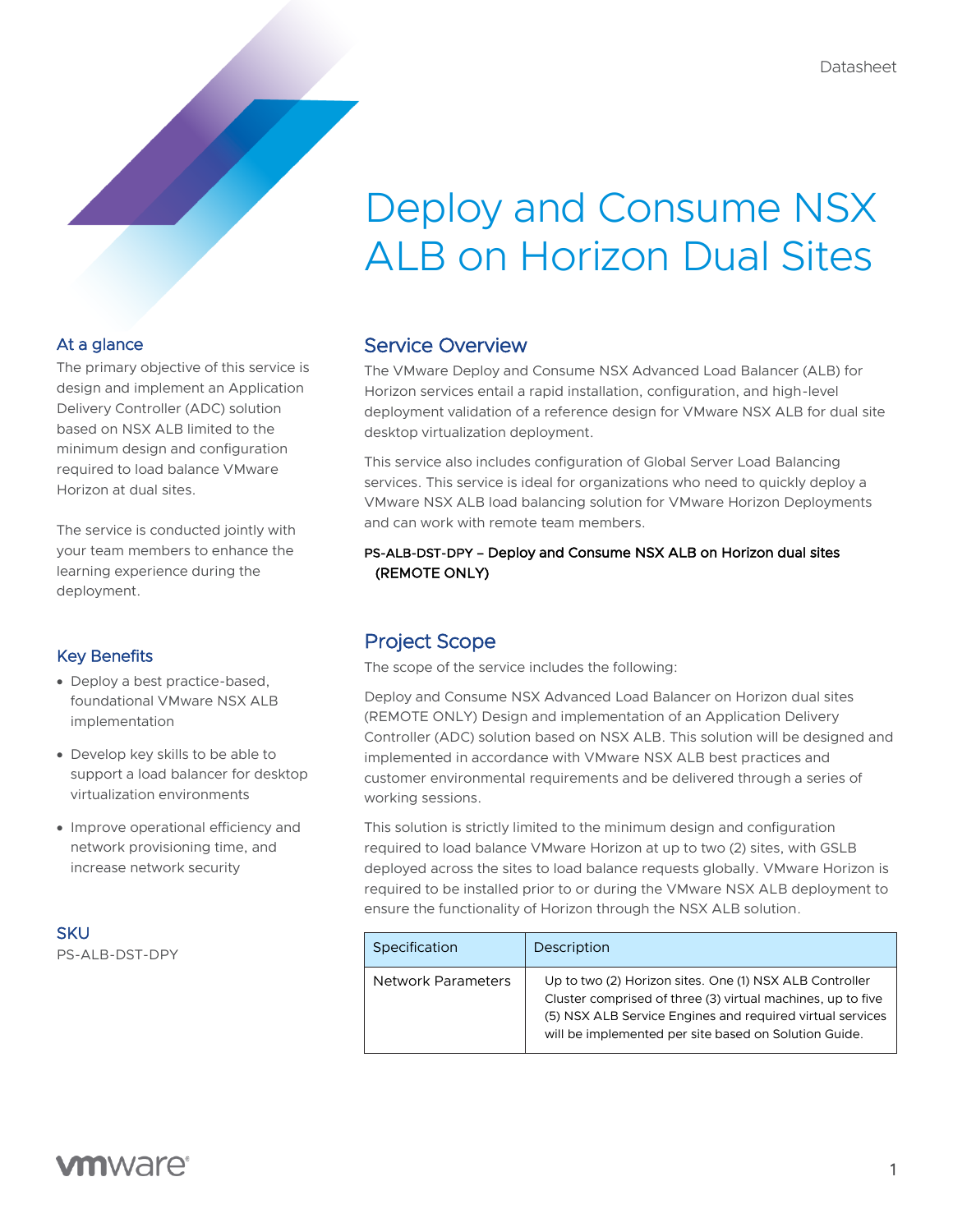| Global Server Load<br><b>Balancing</b> | Implementation of Global Server Load Balancing (GSLB)<br>services for Horizon load balancing between sites.<br>Includes the deployment of one (1) NSX ALB GSLB<br>Service Engine. |
|----------------------------------------|-----------------------------------------------------------------------------------------------------------------------------------------------------------------------------------|
| Design Workshop                        | Lead customer design workshops and document the<br>design and deployment details of NSX ALB integration<br>with VMware Horizon components.                                        |
| Knowledge transfer<br>workshop         | Conduct knowledge transfer session on NSX ALB<br>infrastructure, NSX ALB troubleshooting, and load<br>balancing Horizon applications.                                             |

#### **Outcomes**

.

Customer will be able to accomplish the following outcomes after the project:

- Plan and extend load balancing deployments to support a single or two-site desktop virtualization environment depending on which service is ordered.
- Improve operational efficiency
- Improve utilization of assets
- Improved insight into application component communication
- Map role and skill set definitions to support the IT transformation

### Estimated Schedule

VMware estimates that the duration of this project will not exceed two (2) weeks. VMware consulting services will be performed according to a schedule agreed to by both parties. Typically, consulting services are performed during normal business hours and workdays.

### Project Activities

The activities for this engagement are organized in the following phases:

- Phase 1: Initiate
- Phase 2: Plan
- Phase 3.1: Execute: Design
- Phase 3.2: Execute: Implement
- Phase 3.3: Execute: Knowledge Transfer
- Phase 4: Close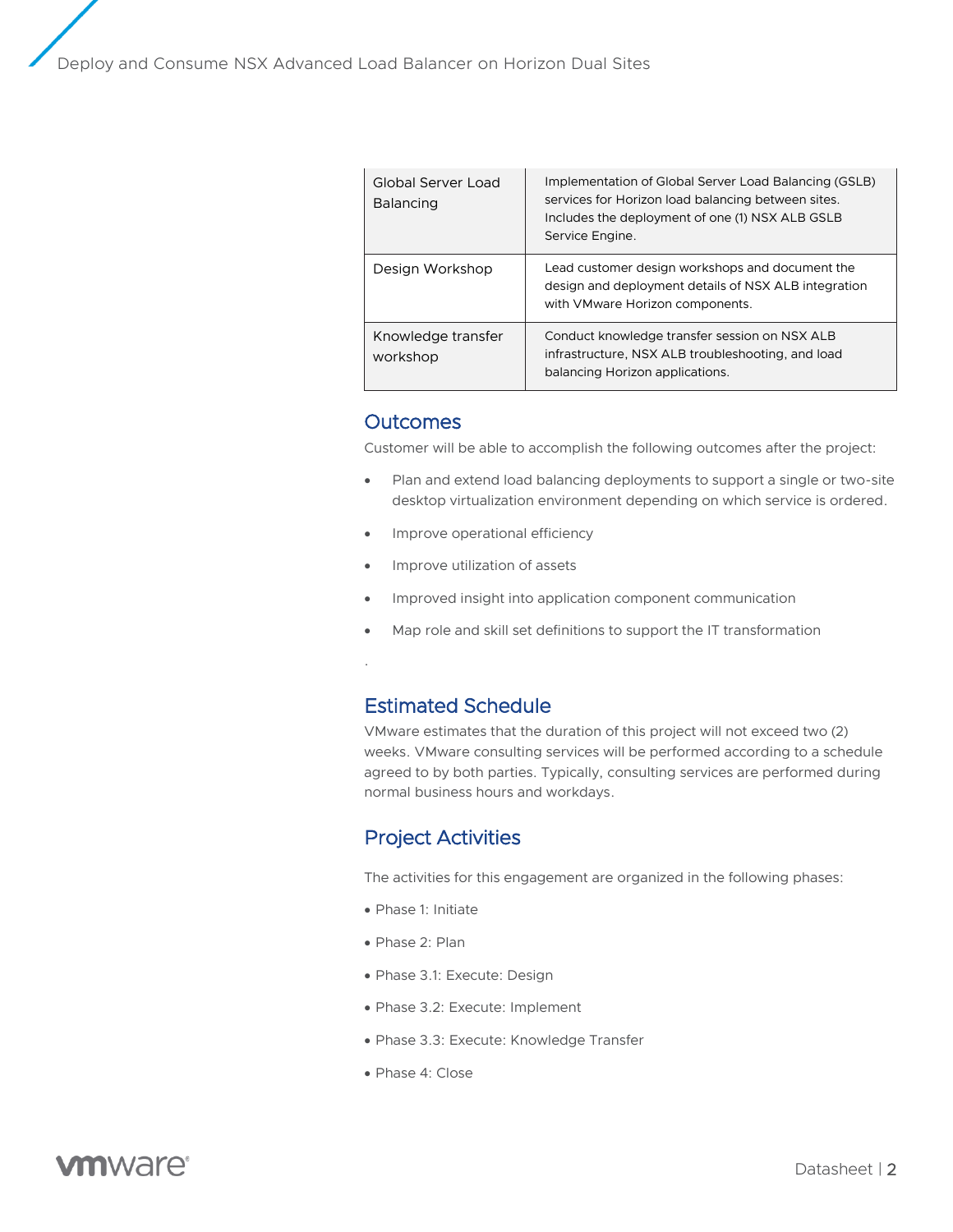Deploy and Consume NSX Advanced Load Balancer on Horizon Dual Sites

#### Phase 1: Initiate

The VMware Project Manager hosts one (1) project initiation call with key Customer and VMware stakeholders. Topics to be discussed include the following:

- Project business drivers, scope, and objectives.
- Project deadlines, estimated timelines, scheduling, and logistics.
- Identification of key Customer team members with whom VMware will work to perform the tasks defined in this SOW.
- Participating team members are confirmed, and contact details are exchanged to schedule the project kickoff meeting.

#### Deliverables

• One (1) project initiation call

#### Phase 2 Plan

VMware leads one (1) project kickoff meeting with Customer project sponsors and stakeholders to review expectations about the purpose of the engagement, the delivery approach, and estimated timelines. The following are the objectives of the meeting:

- Introducing the VMware team, roles, and responsibilities.
- Describing the project goals, phases, and key dates.
- Agreeing on communication and reporting process and creating a communications plan.
- Validating the project expectations and clarifying roles and responsibilities
- Confirming prerequisites are met as detailed in the solution checklist for specified solutions.
- Presenting the solution overview for specified solutions including expected project results and deliverables.
- The VMware Project Manager and the Customer Project Manager collaborate to develop the project plan.

#### Deliverables

- Communications plan
- One (1) project kickoff meeting
- Project Plan
- Solution checklist
- Solution overview presentation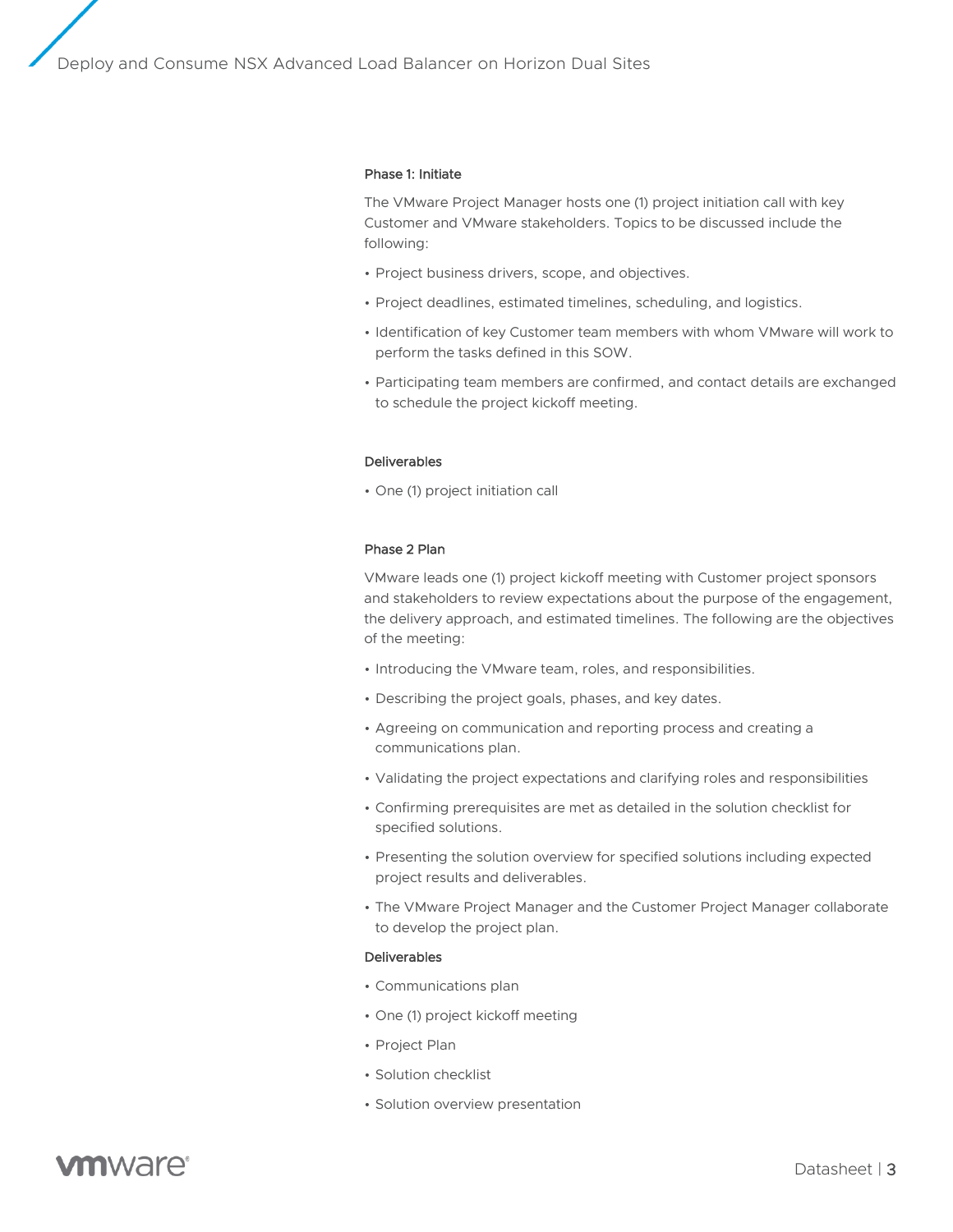Deploy and Consume NSX Advanced Load Balancer on Horizon Dual Sites

#### Phase 3: Execute

The key activities for this phase are organized in the following sub-phases:

- Implement
- Knowledge Transfer

#### Phase 3.1: Execute: Design

VMware leads the Customer project team in a series of workshops to develop a design. VMware does the following:

- Conducts up to twelve (12) hours of design workshops.
- Documents the design for the specified VMware solutions in the solution design document(s).

#### **Deliverables**

- Solution design document
- Up to twelve (12) hours of design workshops

#### Phase 3.2: Execute: Implement

VMware implements the solution according to the VMware solution specification. VMware does the following:

- Implements the specified solutions as detailed in the specification workbooks.
- Verifies the implementation and documents results in the verification workbooks for the specified solutions.

#### Phase 3.3: Execute: Knowledge Transfer

VMware conducts knowledge transfer sessions covering the design, implementation, and operational considerations relating to the scope of this project. VMware does the following:

- Conducts up to three (3) hours of knowledge transfer sessions for appropriate Customer representatives.
- Provides an adoption guide document(s) containing operational guidance for the specified solutions.

Note: For the avoidance of doubt, the Knowledge transfers herein do not comprise VMware product training or certification courses as offered by the VMware Education unit -(http://mylearn.vmware.com/mgrreg/index.cfm).

#### Deliverables

• Adoption guide document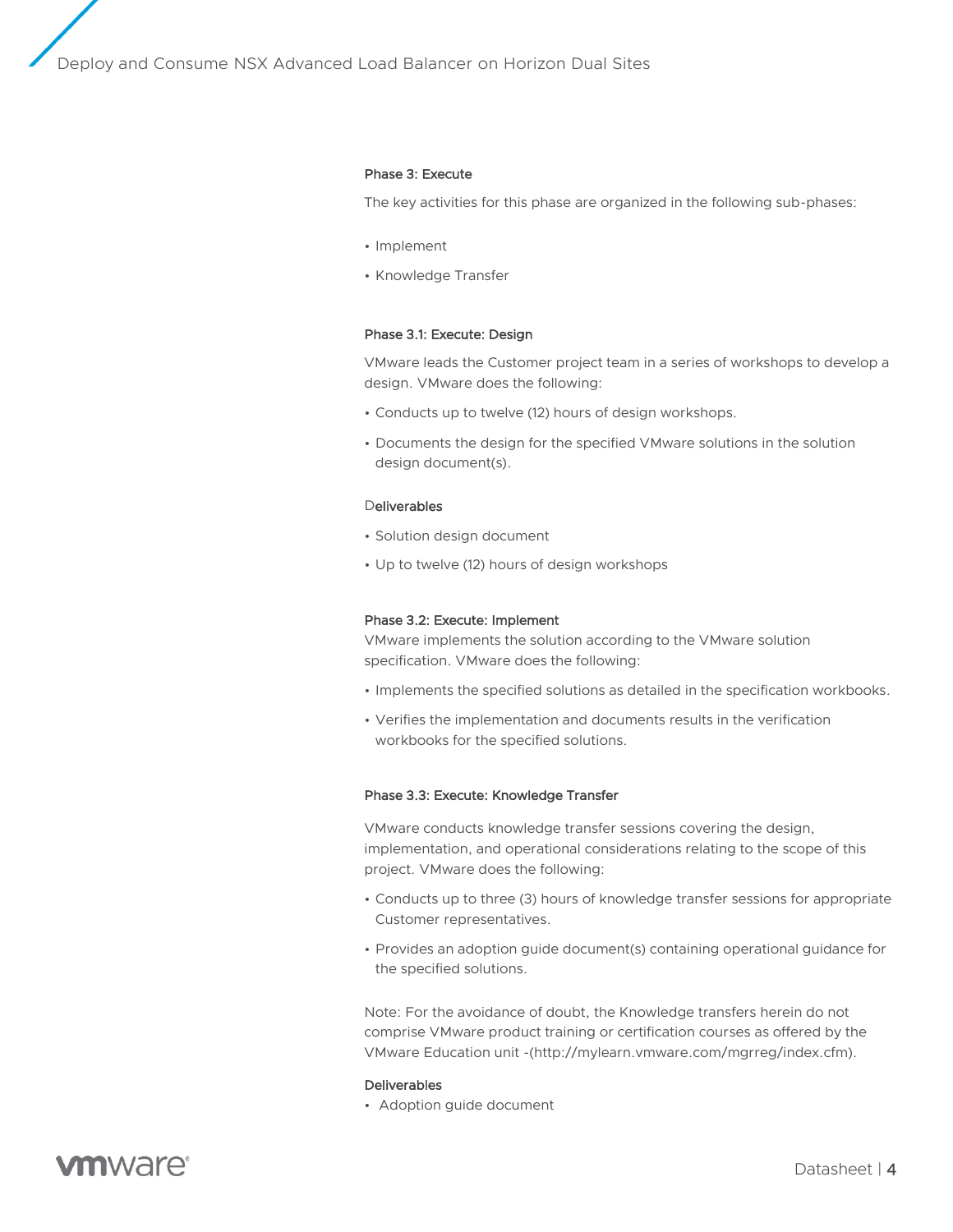- Knowledge transfer workshop presentation
- Up to three (3) hours of knowledge transfer sessions

#### Phase 4: Close

The VMware Project Manager conducts one (1) closure meeting with Customer covering project status, next steps, and how to engage further with VMware.

#### Deliverables

Engagement summary presentation

• One (1) closure meeting

### Out of Scope

The following are the out-of-scope items for this project.

#### General

- Installation and configuration of custom or third-party applications and operating systems on deployed virtual machines.
- Operating system administration including the operating system itself or any operating system features or components.
- Management of change to virtual machines, operating systems, custom or third-party applications, databases, and administration of general network changes within Customer control.
- Remediation work associated with any problems resulting from the content, completeness, accuracy, and consistency of any data, materials, or information supplied by Customer.
- Installation or configuration of VMware products not included in the scope of this document.
- Installation and configuration of third-party software or other technical services that are not applicable to VMware components.
- Configuration of VMware products used for the service other than those implemented for the mutually agreed to use cases.
- Customer solution training other than the defined knowledge transfer session.

Design, deployment, configuration, or migration-related work for NSX ALB (AVI) WAF components.